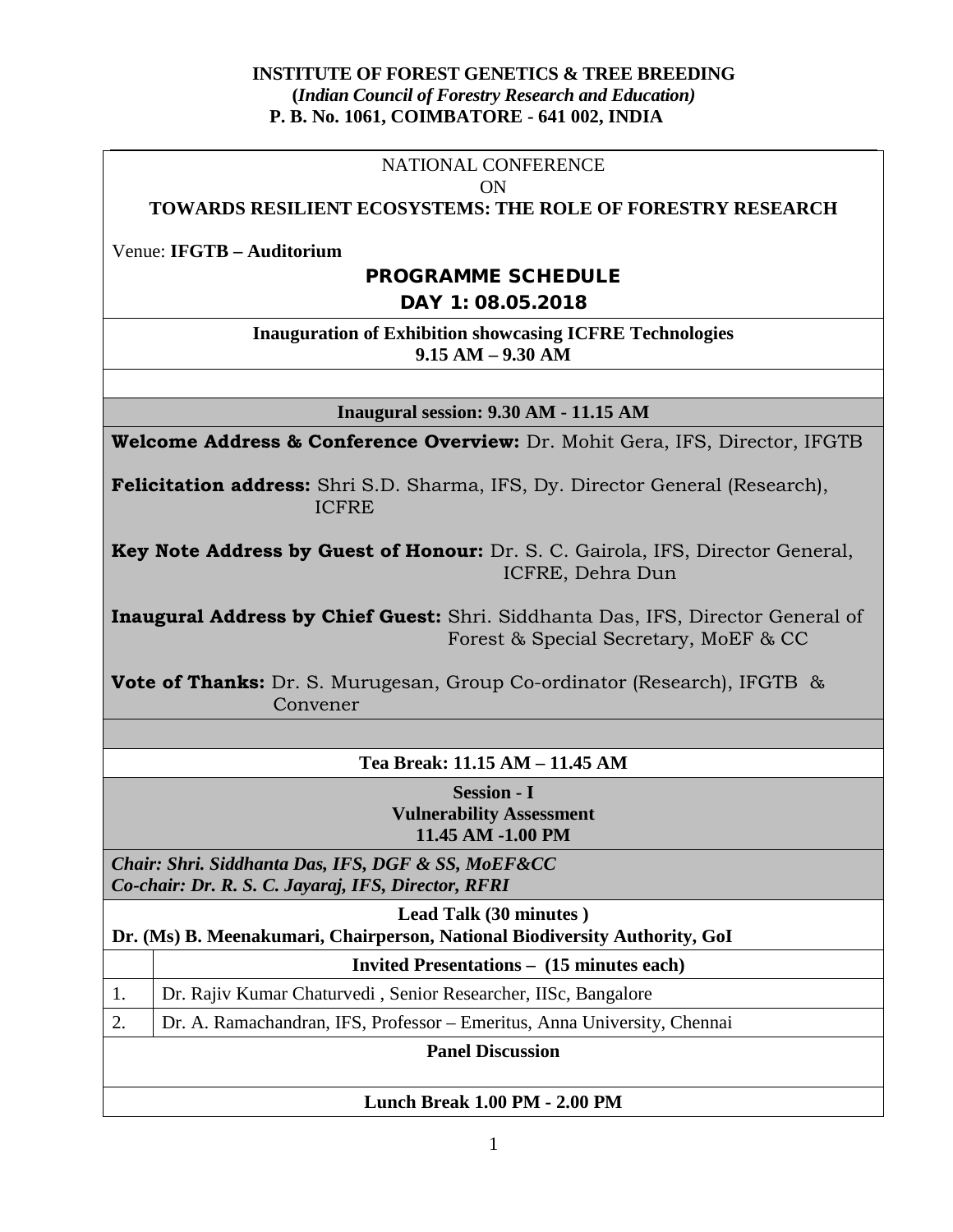# **Session - II Tree Improvement and Biotechnological Strategies for Climate Resilience 2.00 PM - 3.30 PM**

*Chair: Dr. C. T. S. Nair, Former Chief Economist, FAO Forestry Department Co-chair: Dr. B. Gurudev Singh, Scientist-G (Retd.) & Former GCR, IFGTB*

| Lead Talk (30 minutes)<br>Dr. R. Vasudeva, Professor, College of Forestry, Sirsi, Karnataka |                                                                                |  |
|---------------------------------------------------------------------------------------------|--------------------------------------------------------------------------------|--|
|                                                                                             | <b>Invited Presentations - (15 minutes each)</b>                               |  |
|                                                                                             | Dr. James Jacob, Director, Rubber Research Institute, Kottayam, Kerala         |  |
| 2.                                                                                          | Dr. A. Nicodemus, Scientist-F & Head, Genetics & Tree Breeding Division, IFGTB |  |

**Panel Discussion**

## **Tea Break: 3.30 - 4.00 PM**

**Session - III**

**Harnessing Forest Genetic Resources For Climate Resilience and Forest Health 4.00 PM - 5.30 PM**

*Chair: Dr. Neelu Gera, IFS, DDG (Education) & Director (IC), ICFRE Co-chair: Dr. V.P .Tewari, Director, HFRI, Shimla*

#### **Lead Talk (30 minutes ) Dr. R.R. Hanchinal, Former Chairperson, PPVFRA, GoI, New Delhi**

|    | Invited Presentations – (15 minutes each)                                   |
|----|-----------------------------------------------------------------------------|
| 1. | Dr. V. B. Ramana Murthy, IFS, PCCF, Andhra Pradesh, State Forest Department |
| 2. | Dr. Z. Abraham, Scientist (Retd), NBPGR                                     |
| 3. | Dr. R. V. Varma, Former Chairman, Kerala State Biodiversity Board, Kerala.  |
|    | <b>Panel Discussion</b>                                                     |
|    | 7.00 PM - 9.00 PM<br><b>Cultural Programme and Conference Dinner</b>        |